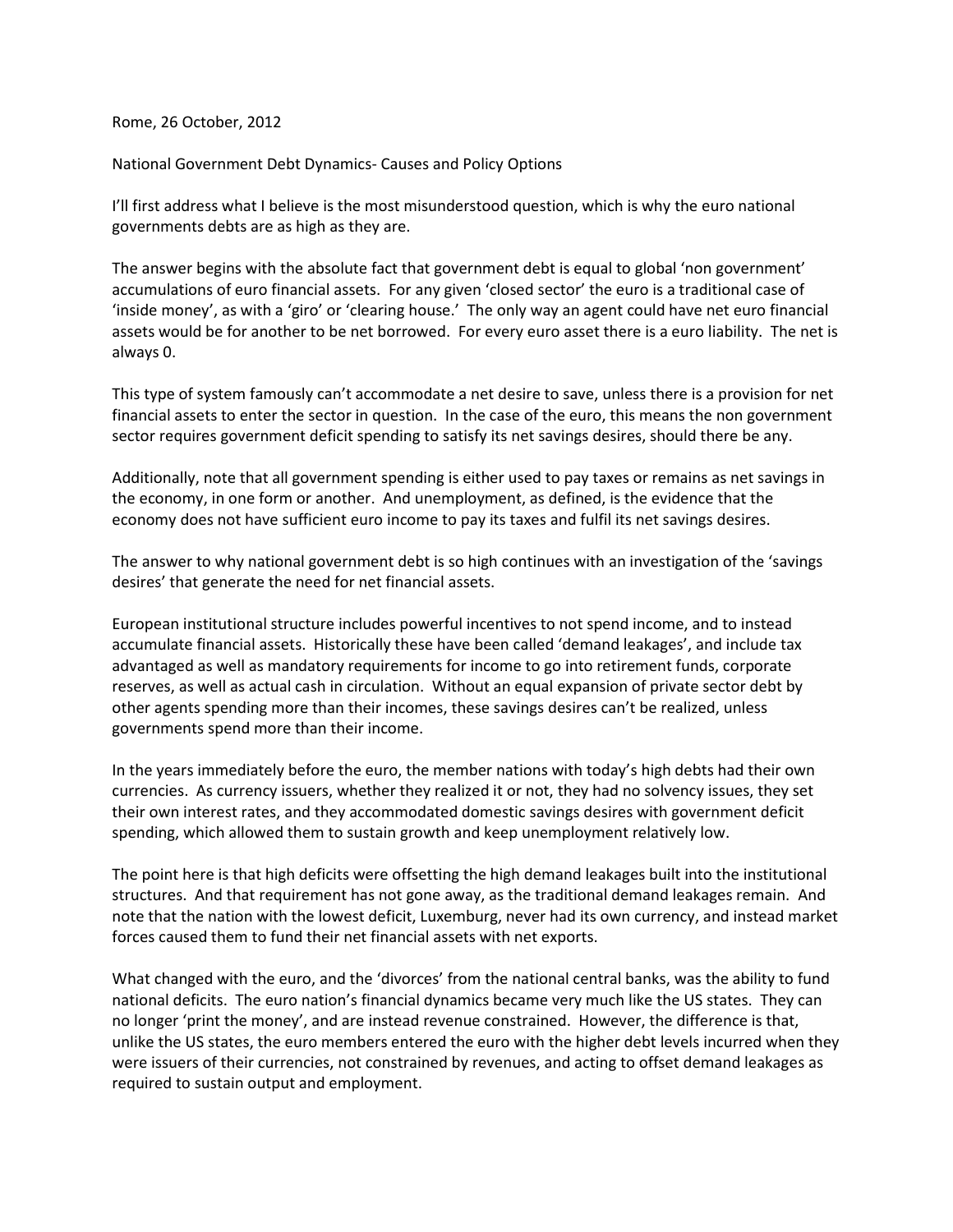Today, the ECB is the central bank for the euro. I often call it the 'score keeper' for the euro. The ECB system spends and lends euro simply by crediting accounts. These euro don't 'come from' anywhere. They are 'data entry'. As Chairman Bernanke responded when asked where the hundreds of billions of dollars lent to the banks came from: '...we simply use the computer to mark up the size of the account they have with the Fed.'

In fact, any central bank, operationally, can make any size payments in its own currency. When the ECB makes a 500 million euro securities purchase, no one asks where the euro came from, whether it was taxpayer money, or whether the ECB somehow borrowed it from China. Central banks are not revenue constrained in their own currency. This puts them in the unique position of being able to act counter cyclically during a down turn in the economy.

Conversely, the euro members, like the US states, are not financially capable of reacting counter cyclically to increased savings desires when private sector credit expansion fails and economies slow. Only the ECB can, as I like to say, 'write the check' to allow for the provision of the net financial assets demanded by the institutional structure, as evidenced by the rate of unemployment and the output gap in general.

Given the state of private sector credit and net export potential, the euro zone currently needs even higher levels of government deficit spending than otherwise to sustain growth and employment. And only the ECB can write that check. And yes, I realize the political difficulties this implies, the most pressing issue being that of moral hazard.

Given the necessity of more national government debt and with only the ECB ultimately capable of writing the check, I'll now discuss policy options for closing the output gap, and their associated risks.

A simple ECB guarantee of national government debt and an expansion of Maastricht limits to perhaps 7% of gdp would trigger an immediate surge of sales, output, employment, and general prosperity. However, without adequate enforcement of limits, it would also surely trigger an inflationary race to the bottom, as the nation managing to run the largest deficits would benefit the most in real terms. So the challenge is to allow the right level of fiscal expansion to accommodate the demand leakages of the independent member nations, but without the direct central fiscal control of a currency union like the US.

Tax credit bonds are another option. These are bonds that have the same characteristics of today's sovereign debt, but in the case of non payment (there is no default condition) these fully transferrable bonds can be used for payment of taxes to the government of issue. This means that taxpayers of other members will never be asked to pay any other member's obligations, which I presume would have wide political appeal.

A third option is for the ECB to make 'cash' distributions to the member nations on a per capita basis of perhaps 10% of euro zone GDP annually. This would begin a systematic reduction of member deficits towards 0 over a multi year period. It would also have to include strict spending limits to regulate aggregate demand. To that end, the ECB could withhold payment to violators, which is far easier to do than imposing and collecting fines, as is the case today.

20 years ago I was in Rome at the finance ministry meeting with Professor Luigi Spaventa, along with my colleague Maurice Samuels of Harvard Management. Those, too, were dark days for Italy. Debt was